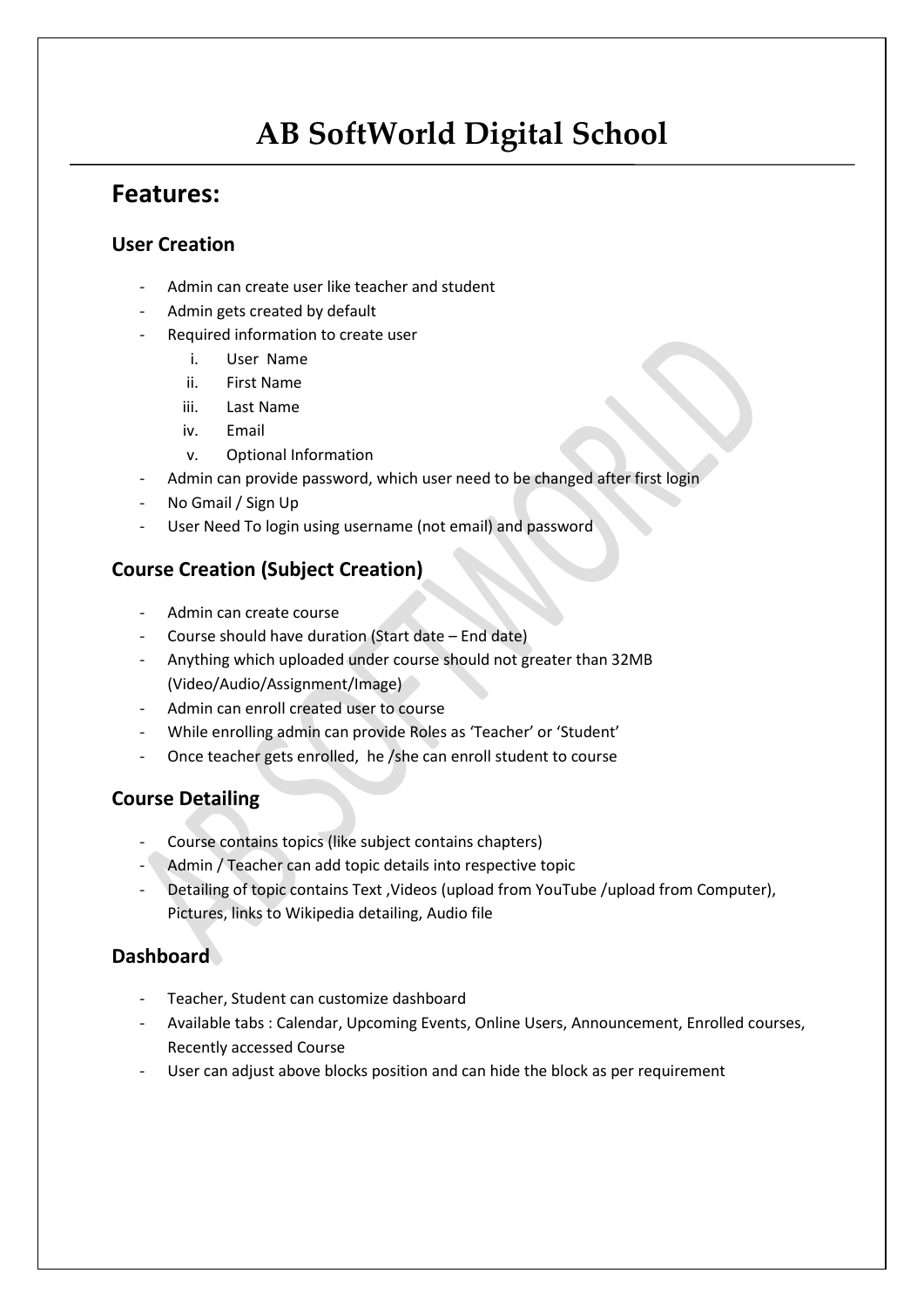# **Live Message Sending (Group / Individual)**

- Teacher and Student can communicate with live messages
- Message notification will be displayed at right corner with message icon
- Message can be send to group or individual

### **Announcements (Notice Board Management)**

- Teacher/Admin can give announcement related to Course.
- Student can view it, but not able to reply it. (One Way Communication)
- Only teacher can reply on announcement. (If any change happened in announcement)
- Student can view announcement on dashboard in 'Announcement tab'

#### **Attendance**

- Teacher can create attendance schedule for whole week / month / year
- Teacher can mark attendance as present / absent against each student
- Student can view attendance marked by teacher
- Teacher can fetch report of attendance of whole course
- Student can view attendance for upcoming days on dashboard in 'Upcoming Activity Tab'

## **Assignment**

- Teacher can create assignments
- Assignments can be for whole course / topic, based on requirement
- Assignment detailing should include start date, end date, cut off date
- Student needs to submit assignment online as text file /word file /image file /video /audio file
- Student can view assignment shared by teacher as submission activity on dashboard with due date
- Student can submit assignment online with comments
- Teacher can view submitted assignment and able to give grade (marks)
- Teacher can reply on comment provided by student
- Teacher can fetch report of assignment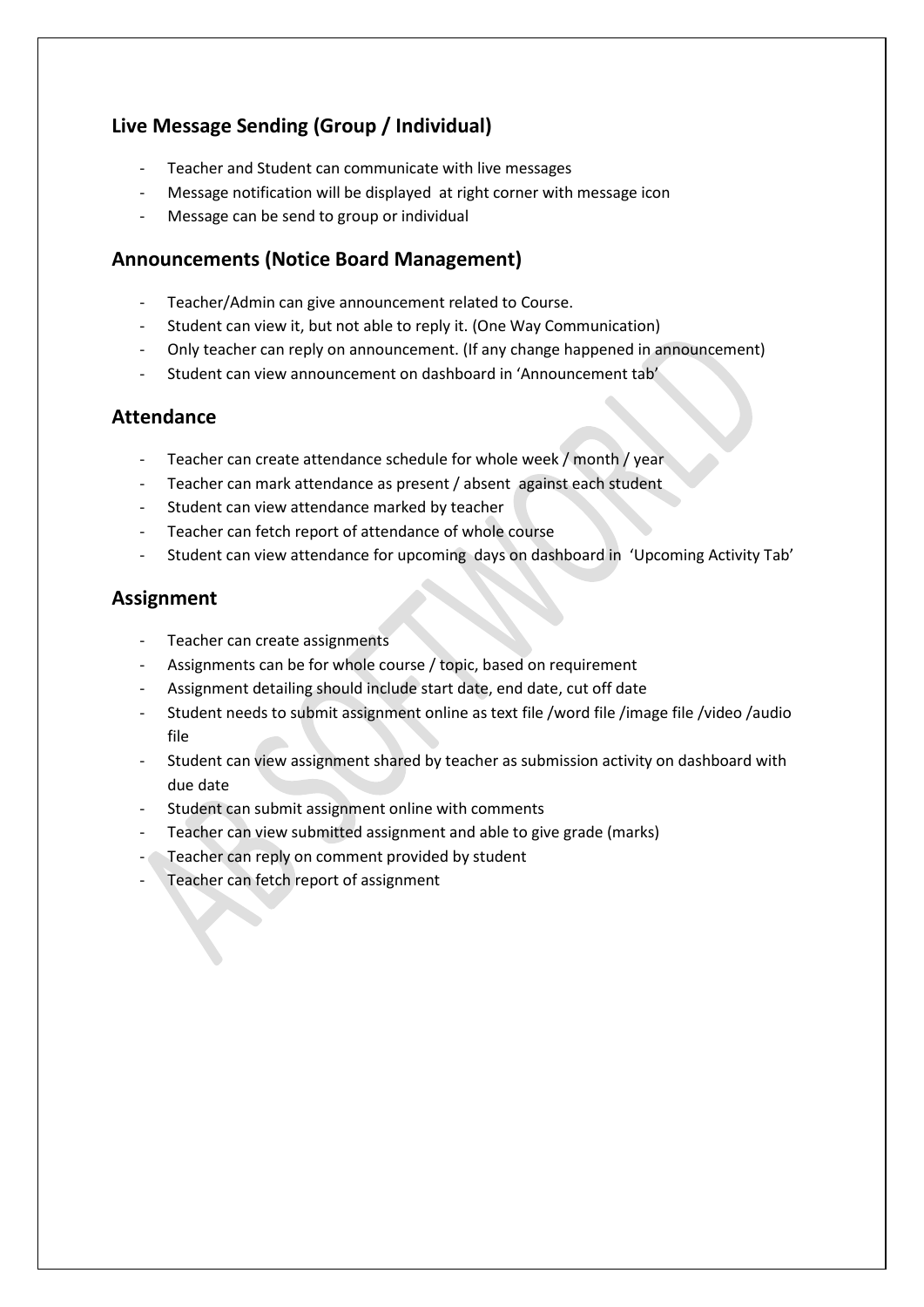#### **Quiz**

- Teacher can create quiz for students
- Quiz can be for whole course / topic, based on requirement
- Quiz detailing should include start date, end date, time duration of test
- Once Quiz created, then teacher can move to next step as add questions with optional answers and right answers
- Allowed question type
	- i. True/False
	- ii. Multiple choice
	- iii. Numeric Answer
	- iv. Short Answers
	- v. And much more
- Student will get notification regarding quiz on dashboard in upcoming tab activity
- Student can attempt quiz only at right time with timer enabled
- Once student finished exam , he /she will can see right answers with result
- Teacher can fetch result of all students who appeared for exam
- Teacher can view statistics in the form of graph, table

#### **Web Chat**

- Teacher or Student can start chatting with online users
- Online users will be displayed on dashboard in 'Online Users Tab'
- Chatting can be done in real time (like Whats App)
- Person needs to online for live web chat

#### **Forum**

- Teacher can create forum with name
- Student can add topics into it
- Students and teacher can discuss on created topic to reach at desired conclusion
- It's two way communication
- Edit /Delete/Reply functionalities will be available

#### **Live Classroom**

- Teacher Student can interact online with video conference using Zoom / Skype
- Zoom and Skype integrated with platform
- Teacher can schedule online class (Zoom/Skype) with start time, end time through platform
- Teacher can able to share link of live class with student
- Teacher needs to grant access for each student who is joining the meeting